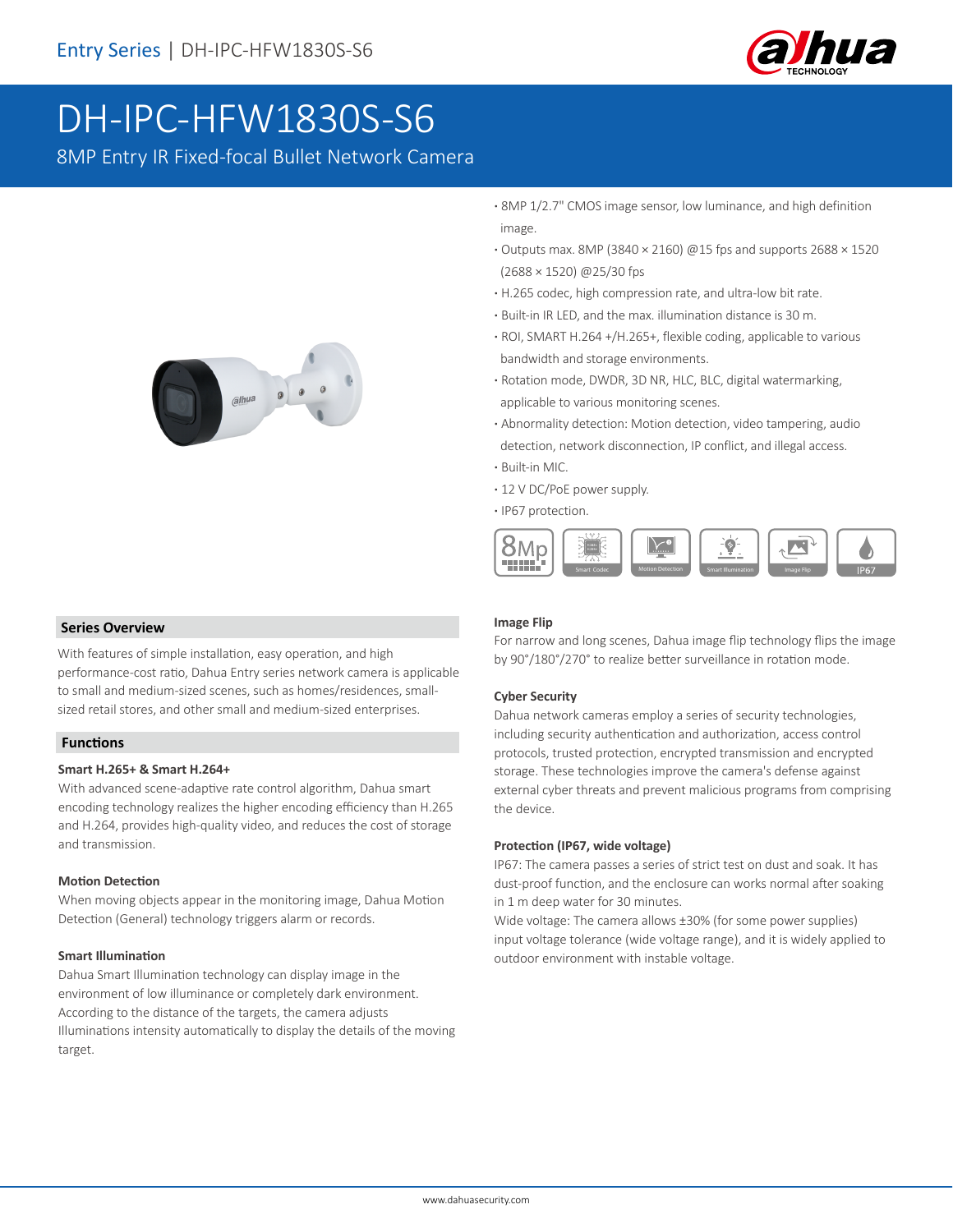# Entry Series | DH-IPC-HFW1830S-S6

| <b>Technical Specification</b>  |                  |                                                                                                                                                                                                                                                                                                           |                       |                      |                                 |  |
|---------------------------------|------------------|-----------------------------------------------------------------------------------------------------------------------------------------------------------------------------------------------------------------------------------------------------------------------------------------------------------|-----------------------|----------------------|---------------------------------|--|
| Camera                          |                  |                                                                                                                                                                                                                                                                                                           |                       |                      |                                 |  |
| <b>Image Sensor</b>             |                  | 1/2.7" CMOS                                                                                                                                                                                                                                                                                               |                       |                      |                                 |  |
| Max. Resolution                 |                  | 3840 (H) × 2160 (V)                                                                                                                                                                                                                                                                                       |                       |                      |                                 |  |
| <b>ROM</b>                      |                  | 16 MB                                                                                                                                                                                                                                                                                                     |                       |                      |                                 |  |
| <b>RAM</b>                      |                  | 256 MB                                                                                                                                                                                                                                                                                                    |                       |                      |                                 |  |
| <b>Scanning System</b>          |                  | Progressive                                                                                                                                                                                                                                                                                               |                       |                      |                                 |  |
| <b>Electronic Shutter Speed</b> |                  | Auto/Manual 1/3 s-1/100,000 s                                                                                                                                                                                                                                                                             |                       |                      |                                 |  |
| Min. Illumination               |                  | 0.04 Lux@F2.0 (Color, 30 IRE)<br>0.004 Lux@F2.0 (B/W, 30 IRE)<br>0 Lux (Illuminator on)                                                                                                                                                                                                                   |                       |                      |                                 |  |
| S/N Ratio                       |                  | $>$ 56 dB                                                                                                                                                                                                                                                                                                 |                       |                      |                                 |  |
| <b>Illumination Distance</b>    |                  | 30 m (98.43 ft) (IR)                                                                                                                                                                                                                                                                                      |                       |                      |                                 |  |
| Illuminator On/Off Control      |                  | Auto/Manual                                                                                                                                                                                                                                                                                               |                       |                      |                                 |  |
| <b>Illuminator Number</b>       |                  | 1 (IR LED)                                                                                                                                                                                                                                                                                                |                       |                      |                                 |  |
| Pan/Tilt/Rotation Range         |                  | Pan: 0°-360°<br>Tilt: 0°-90°<br>Rotation: 0°-360°                                                                                                                                                                                                                                                         |                       |                      |                                 |  |
| Lens                            |                  |                                                                                                                                                                                                                                                                                                           |                       |                      |                                 |  |
| Lens Type                       |                  | Fixed-focal                                                                                                                                                                                                                                                                                               |                       |                      |                                 |  |
| Lens Mount                      |                  | M12                                                                                                                                                                                                                                                                                                       |                       |                      |                                 |  |
| Focal Length                    |                  | 2.8 mm; 3.6 mm                                                                                                                                                                                                                                                                                            |                       |                      |                                 |  |
| Max. Aperture                   |                  | 2.8 mm: F2.0<br>3.6 mm: F2.0                                                                                                                                                                                                                                                                              |                       |                      |                                 |  |
| Field of View                   |                  | 2.8 mm: Horizontal: 105°; Vertical: 56°; Diagonal: 125°<br>3.6 mm: Horizontal: 87°; Vertical: 47°; Diagonal: 104°                                                                                                                                                                                         |                       |                      |                                 |  |
| <b>Iris Control</b>             |                  | Fixed                                                                                                                                                                                                                                                                                                     |                       |                      |                                 |  |
| <b>Close Focus Distance</b>     |                  | 2.8 mm: 1.0 m (3.28 ft)<br>3.6 mm: 1.9 m (6.23 ft)                                                                                                                                                                                                                                                        |                       |                      |                                 |  |
|                                 | Lens             | Detect                                                                                                                                                                                                                                                                                                    | Observe               | Recognize            | identify                        |  |
| <b>DORI Distance</b>            | $2.8 \text{ mm}$ | 74.7 m<br>(245.08 ft)                                                                                                                                                                                                                                                                                     | 29.9 m<br>(98.10 ft)  | 14.9 m<br>(48.88 ft) | 7.5 m<br>(24.61 ft)             |  |
|                                 | 3.6 mm           | 106.7 m<br>(350.07 ft)                                                                                                                                                                                                                                                                                    | 42.7 m<br>(140.09 ft) | 21.3 m<br>(69.88 ft) | 10.7 <sub>m</sub><br>(35.10 ft) |  |
| Video                           |                  |                                                                                                                                                                                                                                                                                                           |                       |                      |                                 |  |
| Video Compression               |                  | H.265; H.264; H.264B; MJPEG (only supported by the<br>sub stream)                                                                                                                                                                                                                                         |                       |                      |                                 |  |
| <b>Smart Codec</b>              |                  | Smart H.265+; Smart H.264+                                                                                                                                                                                                                                                                                |                       |                      |                                 |  |
| Video Frame Rate                |                  | Main stream:<br>3840 × 2160 (1 fps-15 fps)<br>2688 × 1520 (1 fps-25/30 fps)<br>Sub stream:<br>704 × 576 (1 fps-25 fps)<br>704 × 480 (1 fps-30 fps)<br>*The values above are the max. frame rates of each<br>stream; for multiple streams, the values will be subjected<br>to the total encoding capacity. |                       |                      |                                 |  |
| <b>Stream Capability</b>        |                  | 2 streams                                                                                                                                                                                                                                                                                                 |                       |                      |                                 |  |

Resolution

| <b>Bit Rate Control</b>   | CBR/VBR                                                                                                                                                                                                     |  |  |  |  |
|---------------------------|-------------------------------------------------------------------------------------------------------------------------------------------------------------------------------------------------------------|--|--|--|--|
| Video Bit Rate            | H.264: 32 kbps-8192 kbps<br>H.265: 12 kbps-8192 kbps                                                                                                                                                        |  |  |  |  |
| Day/Night                 | Auto(ICR)/Color/B/W                                                                                                                                                                                         |  |  |  |  |
| <b>BLC</b>                | Yes                                                                                                                                                                                                         |  |  |  |  |
| <b>HLC</b>                | Yes                                                                                                                                                                                                         |  |  |  |  |
| <b>WDR</b>                | <b>DWDR</b>                                                                                                                                                                                                 |  |  |  |  |
| White Balance             | Auto; natural; street lamp; outdoor; manual; regional<br>custom                                                                                                                                             |  |  |  |  |
| Gain Control              | Auto; manual                                                                                                                                                                                                |  |  |  |  |
| Noise Reduction           | 3D <sub>NR</sub>                                                                                                                                                                                            |  |  |  |  |
| <b>Motion Detection</b>   | OFF/ON (4 areas, rectangular)                                                                                                                                                                               |  |  |  |  |
| Region of Interest (RoI)  | Yes (4 areas)                                                                                                                                                                                               |  |  |  |  |
| <b>Smart Illumination</b> | Yes                                                                                                                                                                                                         |  |  |  |  |
| Image Rotation            | 0°/90°/180°/270° (Support 90°/270° with 2688 × 1520<br>resolution and lower)                                                                                                                                |  |  |  |  |
| Mirror                    | Yes                                                                                                                                                                                                         |  |  |  |  |
| <b>Privacy Masking</b>    | 4 areas                                                                                                                                                                                                     |  |  |  |  |
| Audio                     |                                                                                                                                                                                                             |  |  |  |  |
| <b>Built-in MIC</b>       | Yes                                                                                                                                                                                                         |  |  |  |  |
| <b>Audio Compression</b>  | G.711a; G.711Mu; G.726; PCM                                                                                                                                                                                 |  |  |  |  |
| Alarm                     |                                                                                                                                                                                                             |  |  |  |  |
| Alarm Event               | Network disconnection; IP conflict; illegal access; motion<br>detection; video tampering; audio detection; security<br>exception                                                                            |  |  |  |  |
| Network                   |                                                                                                                                                                                                             |  |  |  |  |
| Network Port              | RJ-45 (10/100 Base-T)                                                                                                                                                                                       |  |  |  |  |
| <b>SDK and API</b>        | Yes                                                                                                                                                                                                         |  |  |  |  |
| <b>Cyber Security</b>     | Video encryption; configuration encryption; Digest;<br>WSSE; account lockout; security logs; generation and<br>importing of X.509 certification; HTTPS; trusted boot;<br>trusted execution; trusted upgrade |  |  |  |  |
| Network Protocol          | IPv4; IPv6; HTTP; TCP; UDP; ARP; RTP; RTSP; SMTP; FTP;<br>DHCP; DNS; DDNS; NTP; Multicast                                                                                                                   |  |  |  |  |
| Interoperability          | ONVIF (Profile S/Profile T); CGI; P2P; Genetec; Milestone                                                                                                                                                   |  |  |  |  |
| User/Host                 | 6 (Total bandwidth: 48 M)                                                                                                                                                                                   |  |  |  |  |
| Storage                   | FTP                                                                                                                                                                                                         |  |  |  |  |
| <b>Browser</b>            | IE<br>Chrome<br>Firefox                                                                                                                                                                                     |  |  |  |  |
| Management Software       | Smart PSS; DSS; DMSS                                                                                                                                                                                        |  |  |  |  |
| Mobile Client             | IOS; Android                                                                                                                                                                                                |  |  |  |  |
| Certification             |                                                                                                                                                                                                             |  |  |  |  |
| Certifications            | CE-LVD: EN62368-1<br>CE-EMC: Electromagnetic Compatibility Directive<br>2014/30/EU<br>FCC: 47 CFR FCC Part 15, Subpart B                                                                                    |  |  |  |  |

3840 × 2160 (3840 × 2160); 3072 × 2048 (3072 × 2048); 3072 ×1728 (3072 × 1728); 2592 × 1944 (2592 × 1944); 2688 × 1520 (2688 × 1520); 3M (2048 × 1536); 2304 × 1296 (2304 × 1296); 1080p (1920 × 1080); 1.3M (1280 × 960); 720p (1280 × 720); D1 (704 × 576/704 × 480); VGA

(640 × 480); CIF (352 × 288/352 × 240)